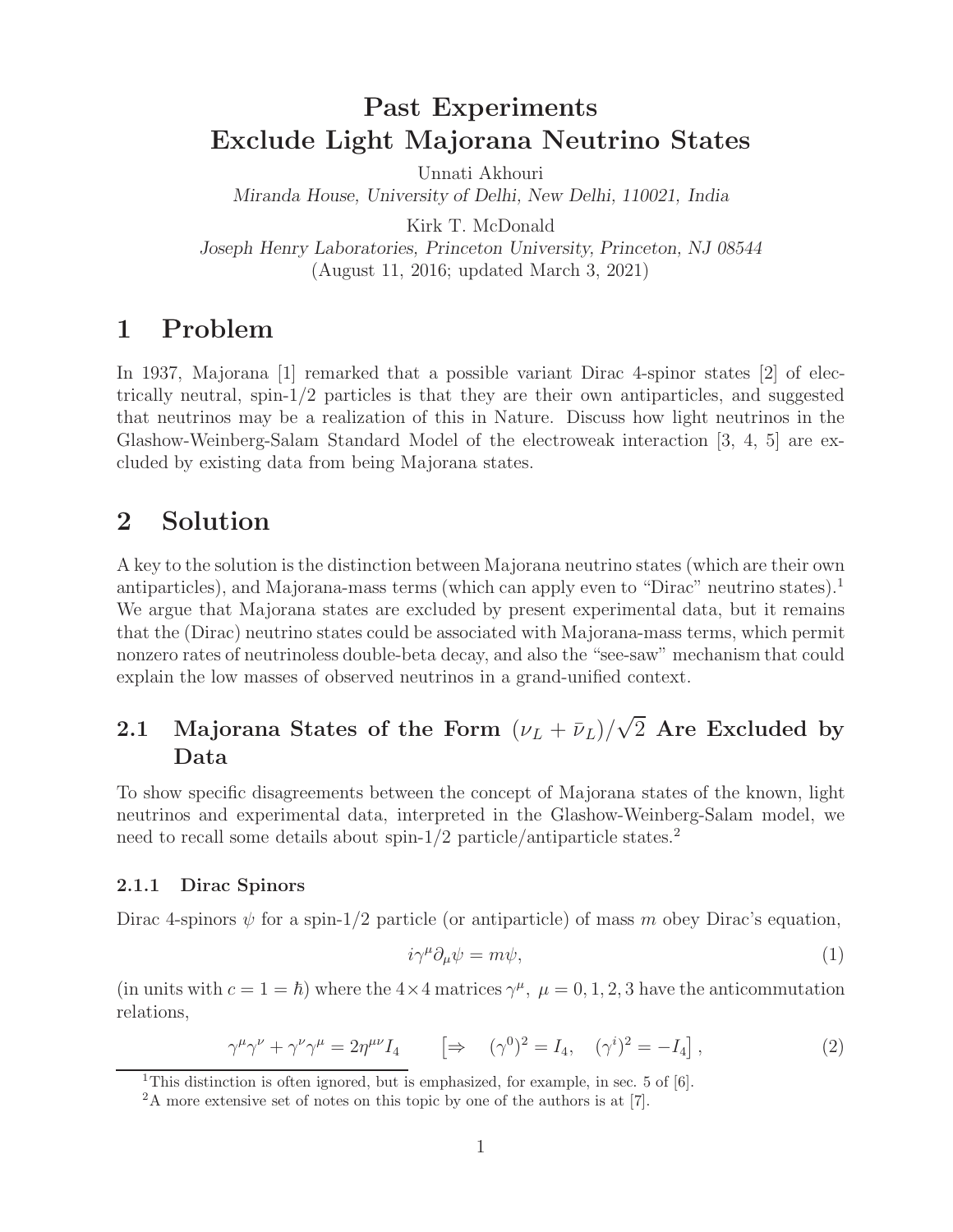the diagonal matrix  $\eta^{\mu\nu}$  has diagonal elements 1, -1, -1, -1, and  $I_4$  is the unit  $4 \times 4$  matrix.<sup>3</sup> Plane-wave-spinor states with energy  $E > 0$ , 3-momentum **p**, 4-momentum  $p = p_{\mu} = (E, \mathbf{p})$ are considered to be particles if their spacetime dependence is  $e^{-ipx} = e^{-ip_\mu x^\mu} = e^{i(Et-\mathbf{p}\cdot\mathbf{x})}$ , and are called antiparticles if their spacetime dependence is  $e^{ipx}$ . The antiparticle states are the "negative-energy" particle states interpreted by Dirac as "holes", *i.e.*, the absence of a particle  $[9, 10]$ ,<sup>4</sup> and later interpreted by Stueckelberg [11, 12] and Feynman [13, 14] as positive-energy particle moving backwards in time. Particle spinors will sometimes be symbolized by  $u$ , and antiparticle spinors by  $v$ .

### **2.1.2 Electric-Charge Conjugation**

Pauli introduced the concept of electric-charge conjugation of Dirac spinors in 1936 [15, 16,  $17$ <sup>5</sup>, such that, in the Dirac representation,

$$
\psi^{(C)} = i\gamma^2 \psi^* \tag{4}
$$

is the charge-conjugate state to spinor  $\psi$ , with the same energy, momentum and spin components as  $\psi$ , but if  $\psi$  is a particle plane-wave state with spacetime wavefunction  $e^{-ipx}$ , then  $\psi^{(C)}$  is an antiparticle state with spacetime wavefunction  $e^{ipx}$ , and *vice versa*. If state  $\psi$  has electric charge q, then  $\psi^{(C)}$  has electric charge  $-q$ .

### **2.1.3 Majorana States**

Pauli noted in eqs. (99)-(100) of [16] that any Dirac 4-spinor  $\psi$  can be expressed as the sum of two Majorana states,  $\psi_1$  and  $\psi_2$ , which are composed of  $\psi$  and its charge-conjugate (antiparticle) state  $\psi^{(C)}$  [15, 17],

$$
\psi = \frac{\psi_1 + i\psi_2}{\sqrt{2}} \tag{5}
$$

$$
\psi_1 = \frac{\psi + \psi^{(C)}}{\sqrt{2}}, \qquad \psi_2 = \frac{\psi - \psi^{(C)}}{\sqrt{2}i},
$$
\n(6)

$$
\psi^{(C)} = i\gamma^2 \psi^*, \qquad \psi^{(C)}_{1,2} = \psi_{1,2}.\tag{7}
$$

For the Majorana theory to be more than the identity  $(5)$ , in view of relations  $(6)-(7)$ , it must be that the Dirac state  $\psi$  is replaced by either Majorana state  $\psi_1$  or  $\psi_2$ . Here, we suppose

<sup>3</sup>A particular representation of the  $\gamma$ -matrices was given by Dirac [2],  $\gamma^0 = \alpha_4 = \rho_3$  of pp. 614-615 of [2], while  $\gamma^j = \alpha_j = \rho_1 \sigma_j$ ,

$$
\gamma^0 = \begin{pmatrix} I_2 & 0 \\ 0 & -I_2 \end{pmatrix}, \qquad \gamma^i = \begin{pmatrix} 0 & \sigma_i \\ -\sigma_i & 0 \end{pmatrix}, \qquad \gamma^5 = \begin{pmatrix} 0 & I_2 \\ I_2 & 0 \end{pmatrix}, \qquad \gamma^j \gamma^k = -i\epsilon^{jkl} \begin{pmatrix} \sigma_l & 0 \\ 0 & \sigma_l \end{pmatrix}, \quad (3)
$$

where  $I_2$  is the  $2\times 2$  unit matrix, and  $\sigma_i$ ,  $i = 1, 2, 3$  are the Pauli spin matrices [8]. Some other representations of the  $\gamma^{\mu}$  are summarized in Appendix A of [7].

<sup>4</sup>Dirac interpreted electron "hole" states as protons in [9], and as what are now called positrons in [10]. The later paper also introduced the Dirac magnetic monopole.

<sup>5</sup>In gauge theories with other kinds of charge than electric charge, following the spirit of Yang and Mills [18] we should consider other charge-conjugation operators within the Glashow-Weinberg-Salam model, as in sec. 2.2 below.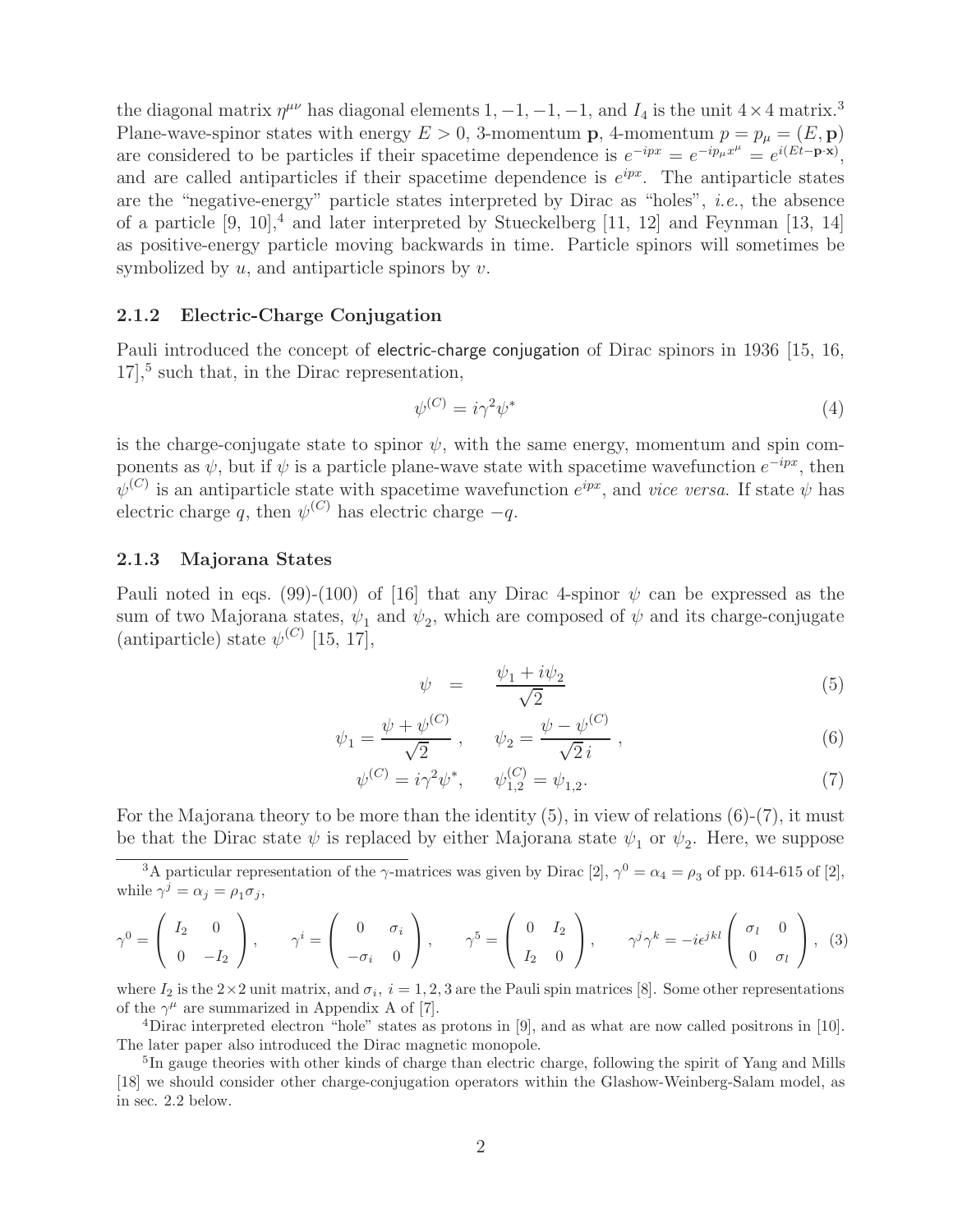that, in the Majorana theory, a neutrino (or antineutrino) state  $\psi$  in the Dirac theory is instead the Majorana state  $\psi_1 = (\psi + \psi^{(C)})/\sqrt{2}$ .

## **2.1.4 V**−**A Theory and Majorana Chirality States**

The Glashow-Weinberg-Salam model builds on the V−A theory [19, 20, 21], that only lefthanded-chirality states participate in the weak interaction.<sup>6</sup>

Already in 1929, Weyl [23] had commented that the right- and lefthanded chirality states  $\psi_{R,L}$  of Dirac 4-spinors  $\psi$  might play an important role in physics.<sup>7</sup> But, because these states are not invariant under space inversion (parity), they were initially not considered to be physically relevant.<sup>8</sup> These states are the eigenstates of the chirality projection operator,

$$
P_{R,L} = \frac{I_4 \pm \gamma^5}{2}, \qquad \psi_{R,L} = \frac{I_4 \pm \gamma^5}{2} \psi,
$$
 (8)

where  $\gamma^5 = i\gamma^0\gamma^1\gamma^2\gamma^3$ , which anticommutes with the  $\gamma^\mu$ :  $\gamma^5\gamma^\mu = -\gamma^\mu\gamma^5$  for  $\mu = 0, 1, 2, 3$ .

The convention is that (neutrino) particle chirality states  $\nu_{R,L}$  are eigenstates of the chirality projection operator  $P_{R,L}$ , but (neutrino) antiparticle chirality states  $\bar{\nu}_{R,L}$  are eigenstates of  $P_{L,R}$ ,

$$
\nu_{R,L} = \frac{I_4 \pm \gamma^5}{2} \nu, \qquad \bar{\nu}_{R,L} = \frac{I_4 \mp \gamma^5}{2} \bar{\nu}.
$$
 (10)

In this convention,  $\bar{\nu}_{L,R}$  is the antiparticle of  $\nu_{L,R}$ ,

$$
(\nu_{R,L})^{(C)} = i\gamma^2 \nu_{R,L}^* = i\gamma^2 \frac{I_4 \pm \gamma^5}{2} \nu^* = \frac{I_4 \mp \gamma^5}{2} i\gamma^2 \nu^* = \frac{I_4 \mp \gamma^5}{2} \bar{\nu} = \bar{\nu}_{R,L},\tag{11}
$$

noting that in the Dirac representation,<sup>10</sup>  $\gamma^{5*} = \gamma^5$ .

Then, the simplest Majorana chirality states  $\psi_1$  of eq. (6) have the forms,

$$
\psi_L = \frac{\nu_L + \nu_L^{(C)}}{\sqrt{2}} = \frac{\nu_L + \overline{\nu}_L}{\sqrt{2}}, \qquad \psi_R = \frac{\nu_R + \nu_R^{(C)}}{\sqrt{2}} = \frac{\nu_R + \overline{\nu}_R}{\sqrt{2}}.
$$
\n(13)

<sup>9</sup>In any representation,  $({\gamma}^5)^2 = I_4$ . In the Dirac representation,

$$
\gamma^5 = \left(\begin{array}{cc} 0 & I_2 \\ I_2 & 0 \end{array}\right). \tag{9}
$$

<sup>10</sup>Because  $\gamma^5$  anticommutes with the  $\gamma^{\mu}$ , the chirality states (8) do not obey the Dirac equation (1), but rather the coupled Dirac-like equations,  $i\gamma^{\mu}\partial_{\mu}\psi_{R,L} = m\psi_{L,R}$ , noting that,

$$
i\gamma^{\mu}\partial_{\mu}\psi_{R,L} = i\gamma^{\mu}\partial_{\mu}\frac{I_4 \pm \gamma^5}{2}\psi_{R,L} = \frac{I_4 \mp \gamma^5}{2}i\gamma^{\mu}\partial_{\mu}\psi_{R,L} = \frac{I_4 \mp \gamma^5}{2}m\psi_{L,R} = m\psi_{L,R}.\tag{12}
$$

<sup>6</sup>Righthanded-chirality neutrinos have no interactions in the Standard Model (although they interact gravitationally), and can be called sterile neutrinos [22].

<sup>7</sup>The term chirality as applied to spinors first appeared in [24].

 $8$ See, for example, p. 226 of  $[25]$ .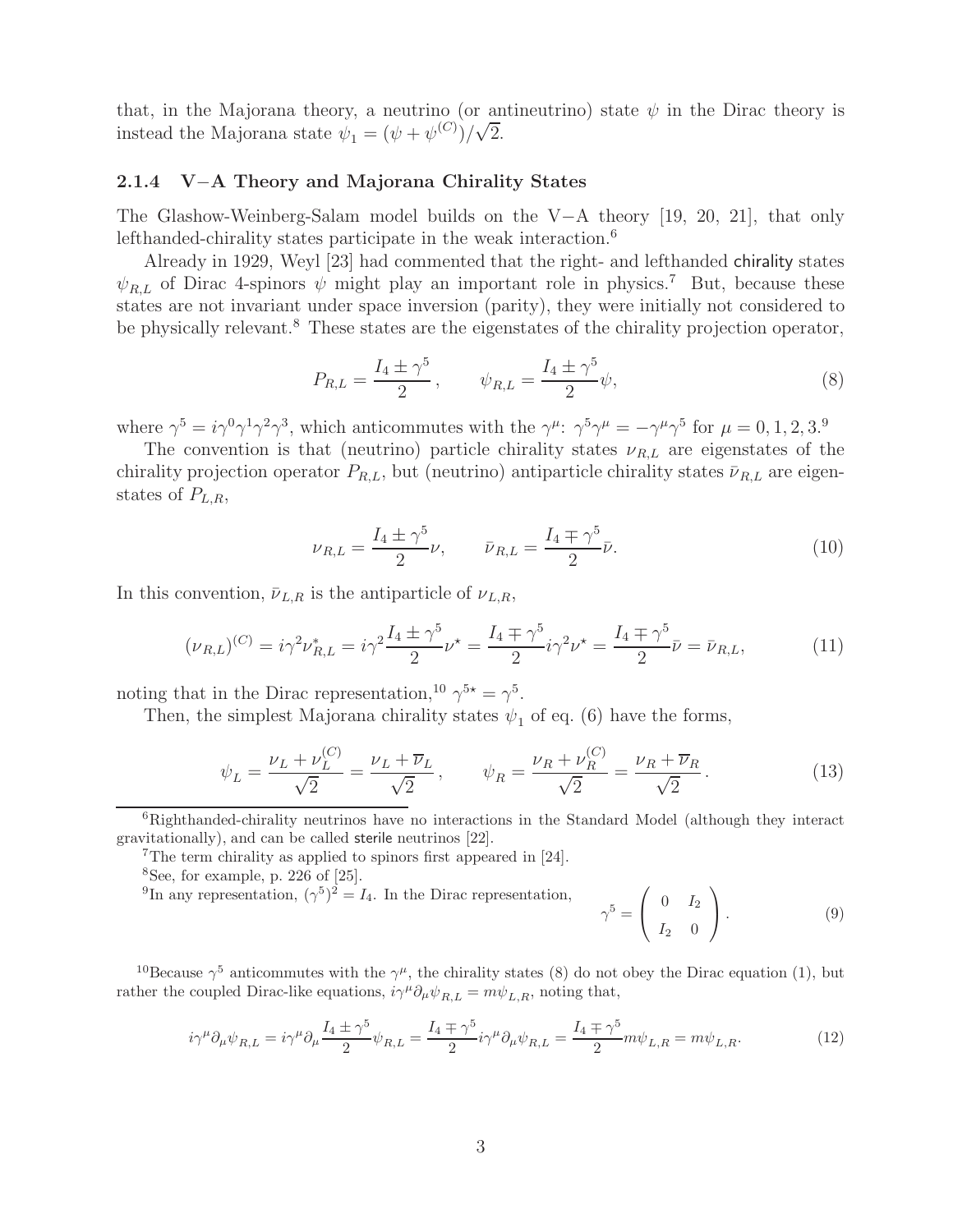A more general form of a Majorana state is,

$$
\psi = a\psi_L + b\psi_R = \frac{a\nu_L + a\overline{\nu}_L + b\nu_R + b\overline{\nu}_R}{\sqrt{2}},\tag{14}
$$

where the real numbers a and b obey  $|a|^2 + |b|^2 = 1$ .

## **2.1.5**  $W\pm$  **and**  $Z^0$  **Decay Rates**

A key feature is the  $1/\sqrt{2}$  in the Majorana states (13), which factor seems to have been<br>neglected in works like [26] that are often cited as showing how processes which could occur neglected in works like [26] that are often cited as showing how processes which could occur with Dirac neutrinos cannot distinguish these from Majorana neutrinos. Instead, if the weak coupling strength is the same in a theory with Dirac neutrinos and in one with Majorana neutrinos, than the amplitude for a reaction with a single neutrino would be  $1/\sqrt{2}$  smaller<br>in the Majorana theory in the Majorana theory.

If the electroweak coupling constants q (associated with the  $W^{\pm}$  bosons) and q' (associated with the  $Z^0$  boson) of the Weinberg-Salam theory [4, 5] were the same for Majorana neutrinos as for Dirac neutrinos, then the rates for various single-neutrino reactions for Majorana neutrinos would be 1/2 that for Dirac neutrinos. This is excluded by many experiments. For example, in the theory with Dirac neutrinos, the decay width of the  $W^{\pm}$  gauge bosons is roughly 1/3 due to decays to leptons plus neutrinos, and 2/3 due to nonleptonic decays, which prediction agrees with experiment to 2% accuracy (see sec. 10.4.4 of [27]). For Majorana neutrinos the leptonic width would be only 1/2 those for Dirac neutrinos, and the W decay width would be reduced by 16%, which is excluded by 8 standard deviations. Similarly, for Dirac neutrinos the width of the  $Z^0$  gauge boson is predicted to be  $1/5$  due to  $\nu\bar{\nu}$  decays and 4/5 due to other decays, which prediction agrees with data to 0.1%. For Majorana neutrinos, the rate  $Z^0 \to \nu \bar{\nu}$  would be 1/4 that for Dirac neutrinos, and the width of the Z would be reduced by 15%, which is excluded by 150 standard deviations.

However, it could be that the electroweak coupling constants g and  $g'$  are different in a theory with Majorana neutrinos than one with Dirac neutrinos. This possibility is compatible with Fermi's theory of the weak interaction [61, 62], as was the best view at the time of Majorana, but is inconsistent with experimental data interpreted in the Glashow-Weinberg-Salam model of the electroweak interaction [3, 4, 5]. For example, if g were increased by<br> $\sqrt{2}$  to keep the leptonic decays rates of the  $W^{\pm}$  the same for Majorana poutrings as for  $\sqrt{2}$  to keep the leptonic decays rates of the  $W^{\pm}$  the same for Majorana neutrinos as for<br>Direc neutrinos, then the popleptonic rates would be doubled in conflict with experiment Dirac neutrinos, then the nonleptonic rates would be doubled, in conflict with experiment. Further, the ratio of the electroweak coupling constants is constrained by observation of the masses of the weak vector bosons,

$$
\frac{m_W}{m_Z} = \cos \theta_W = \frac{g}{\sqrt{g^2 + g'^2}} = \frac{1}{\sqrt{1 + (g'/g)^2}},\tag{15}
$$

where  $\theta_W$  is the Weinberg angle [4]. Hence, if g is altered in a theory with Majorana neutrinos compared to that with Dirac neutrinos,  $g'$  must be altered by the same factor. However, then the rates for the decay of  $Z^0$  to states other than  $\nu\bar{\nu}$  would be the changed by the square of that factor, in severe disagreement with experiment.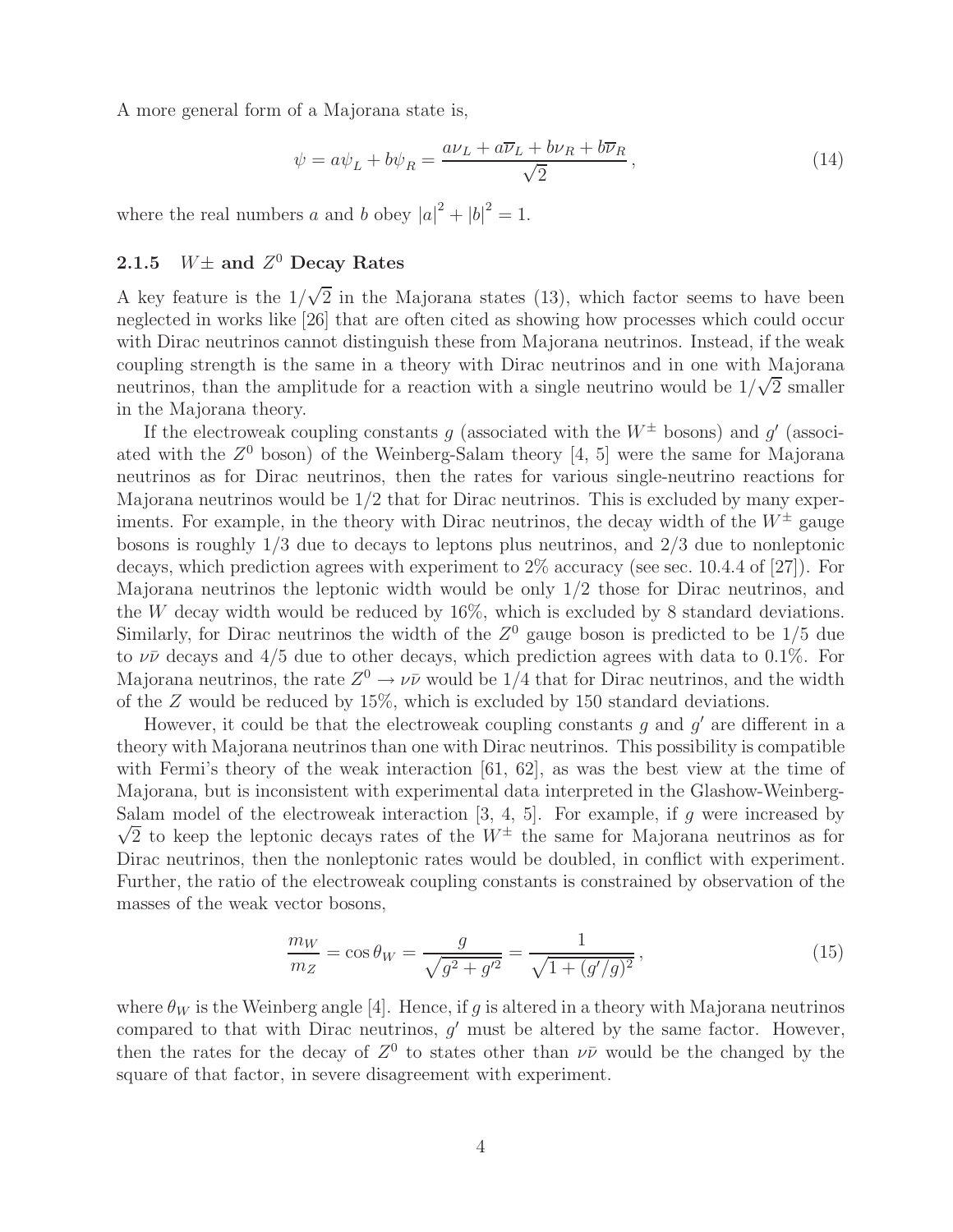In sum, the factor of  $1/\sqrt{2}$  in a Majorana neutrino state of neutrino and antineutrino<br>plies incompatibilities with experimental data, whether the electroweak coupling constants implies incompatibilities with experimental data, whether the electroweak coupling constants are the same or different in a theory with Majorana, rather than Dirac neutrinos. Past experiments exclude that the observed light neutrinos are Majorana states of the form (13).

This argument also applies to the general form  $(14)$ , since such a state always has  $50\%$ probability of containing the noninteracting (sterile) neutrinos  $\nu_R$  and  $\overline{\nu}_L$ .

# **2.2** Majorana States of the Form  $(\nu_L + \bar{\nu}_R)/\sqrt{2}$  Are Excluded by **Data**

There is an ambiguity as to what is meant by a Majorana neutrino state in a V−A theory of the weak interaction [19, 20], where the lefthanded coupling is only to the lefthanded neutrino  $\nu_L = (1 - \gamma^5)\nu/2$  and the righthanded antineutrino  $\bar{\nu}_R = (1 - \gamma^5)\bar{\nu}/2$ . It could be that we should consider a lefthanded Majorana state to be the combination,  $11$ 

$$
\psi_L = \frac{1 - \gamma^5 \nu + \overline{\nu}}{2} = \frac{\nu_L + \overline{\nu}_R}{\sqrt{2}},\tag{16}
$$

rather than eq. (13) as in sec. 2.1.4. Then, there would be no coupling to the other Majorana neutrino state,  $\psi_R = (\nu_R + \bar{\nu}_L)/\sqrt{2}$ .<br>Indeed in the Glashow-Weinher

Indeed, in the Glashow-Weinberg-Salam model, the  $\bar{\nu}_R$  is the antiparticle of the  $\nu_L$  (and the  $\bar{\nu}_L$  is the antiparticle of the  $\nu_R$ ). That is, if we introduce the charge-conjugation operator  $C_W = \gamma^5 C$  (in the Dirac representation) of the Standard model, then  $\bar{\nu}_{R,L} = C_W \nu_{L,R}$ ,

However, many experiments rule out the possibility that a Majorana state (16) occurs in Nature.

### **2.2.1 Charged-Pion Decay**

In all neutrino experiments to date, except the PTOLEMY search for cosmic microwave background neutrinos [29], the neutrinos are ultrarelativistic  $(E_\nu \gg m_\nu)$  such that their chirality states are essentially helicity states as well,  $\nu_L \approx \nu_-$  and  $\tilde{\nu}_R \approx \tilde{\nu}_+$ . In the  $V - A$  theory with Dirac neutrinos, the  $\nu_L$  is paired with a righthanded-chirality charge anti lepton  $\tilde{l}_R^+$ , while the  $\tilde{\nu}_R$  is paired with  $l^+$  in a production reactions such as  $\pi^+ \rightarrow \tilde{l}^+ \nu_L$  and  $\pi^- \rightarrow l^+ \tilde{\nu}_R$ . In the  $\tilde{\nu}_R$  is paired with  $l_L^+$ , in a production reactions such as  $\pi^+ \to \tilde{l}_R^+ \nu_L$  and  $\pi^- \to l_L^+ \tilde{\nu}_R$ . In the decay of a spinless charged pion, the lepton and peutrino must have the same belicity. For decay of a spinless charged pion, the lepton and neutrino must have the same helicity. For (relativistic) neutrinos, this restricts the possibilities to  $\pi^+ \to \tilde{l}_{R,-}^+ \nu_{L,-}$  and  $\pi^- \to l_{L,+}^+ \tilde{\nu}_{R,+}$ , where  $\tilde{l}_{R,-}^{+}$  is a righthanded-chirality, negative-helicity antilepton, *etc.* If the (anti)leptons were relativistic, as for electrons/positrons in pion doesn, their right/left)handed chirality were relativistic, as for electrons/positrons in pion decay, their right(left)handed-chirality states would be essentially positive(negative) helicity, such that charged-pion decay electrons/positrons is suppressed. In contrast, muons from charged-pion decay have only 4-MeV kinetic energy in the frame of the pion, such that a muon chirality state is roughly an equal mixture of positive and negative helicity states, which permits decay to the "wrong helicity" muons with high probability.

For Majorana neutrinos, charged-pion decay could also proceed via  $\pi^+ \to \tilde{l}_R^+ \tilde{\nu}_R \approx \tilde{l}_R^+ \cdot \tilde{\nu}_R$  and  $\pi^- \to l^+ \nu_I \approx l^+ \nu_I$ , which violate lepton number conservation. Chargepion decay to electrons/positrons would not be suppressed in these "right helicity" decays,  $\tilde{U}_{R,+}^+$   $\tilde{\nu}_{R,+}$  and  $\pi^-$  →  $U_L^+$  $\nu_L$  ≈  $U_{L,-}^+$ , which violate lepton number conservation. Charge-<br>high decay to electrons/positrons would not be suppressed in these "right helicity" decays

<sup>&</sup>lt;sup>11</sup>The form (16) was considered in [28], shortly before the V−A theory was devised.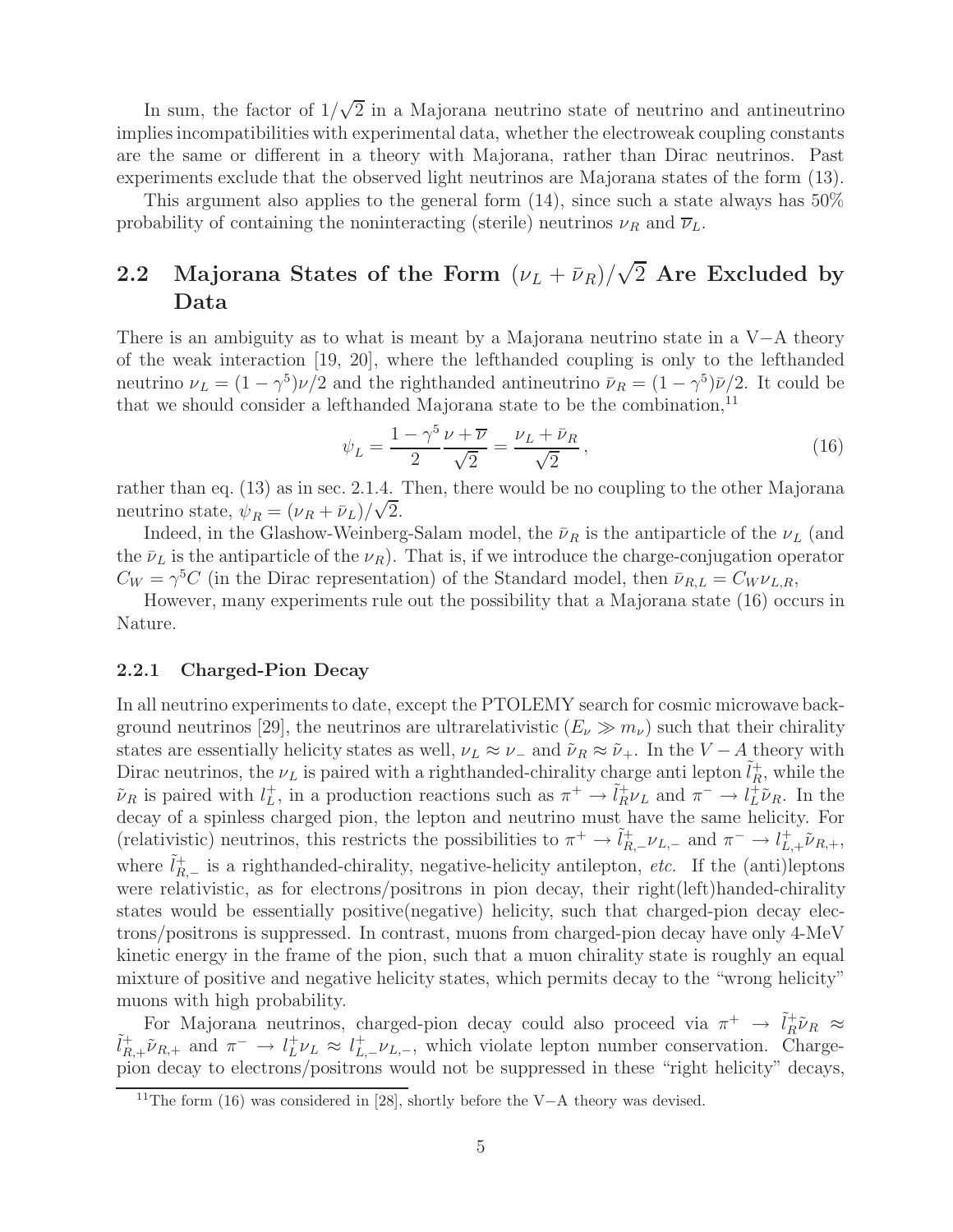and the decay rates to electrons and muons would be roughly equal, rather than in the observed ratio of  $(m_e/m^{\mu})^2$  [21].

For Majorana neutrinos, the charge-pion decay  $\pi \rightarrow \mu \nu$  would have roughly equal numbers of muons with positive and negative helicity, and hence would exhibit little parity violation, in contrast to experiments [30, 31] that observe "maximal" parity violation.

### **2.2.2 Interactions of Neutrinos from Charged-Pion Decay**

In case of Dirac neutrinos,  $\pi^+(\pi^-)$ -decay leads primarily to  $\nu_\mu(\tilde{\nu}_\mu)$ , whereas for Majorana neutrinos roughly equal numbers of  $\nu_\mu$ ,  $\tilde{\nu}_\mu$  and  $\tilde{\nu}_e$  ( $\tilde{\nu}_\mu$ ,  $\nu_\mu$  and  $\nu_e$ ) would be produced. The Majorana-neutrino hypothesis conflicts with evidence from "neutrinoless" double-betadecay experiments with neutrino beams from charged-pion decay (the first beta decay), where in particular charged-current (anti)neutrino-nucleon scattering reactions (the second, inverse beta decay) would have equal cross sections for nominal  $\nu_{\mu} N$  and  $\tilde{\nu}_{\mu} N$  initial states if the neutrinos were Majorana rather than Dirac. Rather, data from a large number of experiments, reviewed in Fig. 49.1 of [32], show that the observed ratio of these cross sections is 2:1, in agreement with models based on Dirac neutrinos.



#### **2.2.3 Leptonic Beta Decay**

Leptonic beta-decay, such as  $\mu^- \to e^- \nu \nu$ , can be well-calculated in the Standard  $V - A$ theory, where the reaction reads  $\mu^- \to e^- \tilde{\nu}_{eR} \nu_{\mu}$ , with results that agree with experiment to within a few percent (as noted already in [19]). If the neutrinos were Majorana states (16), one might infer that the muon lifetime would be 4 times longer than if they are Dirac states, noting that the electron is relativistic in muon decay, such that only one of  $\nu$  or  $\tilde{\nu}$  couples at each vertex in the decay diagram, leading to a factor of  $1/2$  in the decay amplitude compared to that for Dirac neutrinos. However, as pointed out in the last line of [33], in case of Majorana neutrinos there exists a second, crossed diagram, in which the "second" neutrino comes from the muon vertex rather then the electron vertex, while the "first" neutrino comes from the electron vertex. These two diagrams have equal amplitudes, each 1/2 that of the single diagram in case of Dirac neutrinos, and hence the lifetime of the muon (and Fermi's coupling constant  $G$ ) is the same for either Dirac or Majorana neutrinos. For additional discussion of this issue, including possible distinguishing effects in the decay angular distribution, see [34, 35].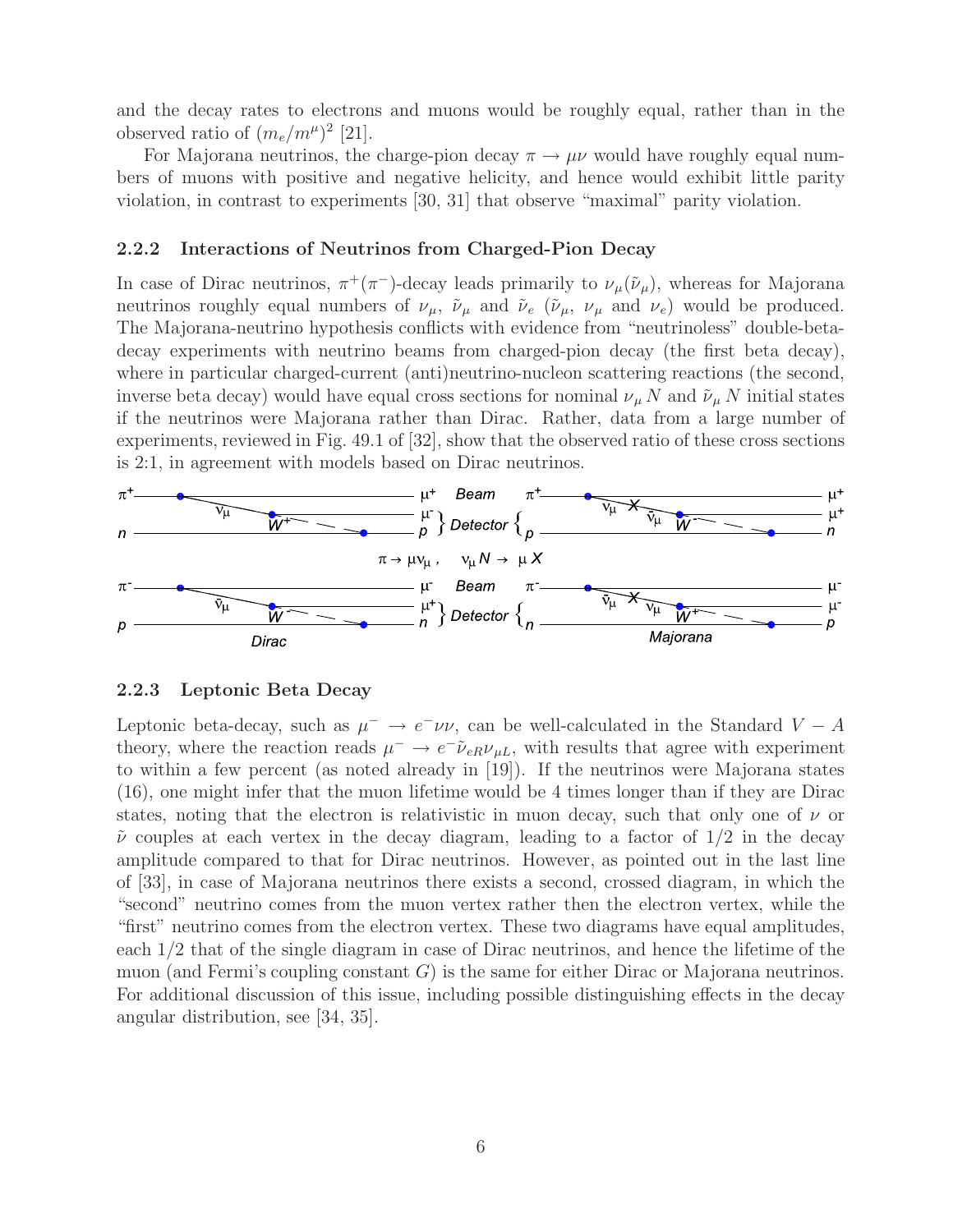### **2.2.4 Helicity of the Neutrino**

The neutrino was determined to have negative helicity in an *extrémement ingénieuse* experiment [36] on the electron-capture process  ${}_{63}\text{Eu}^{152}+e^- \rightarrow {}_{62}\text{Sm}^{152}+\nu$ , in which the neutrino energy is 840 keV and the captured electron was bound by about 100 keV. The lefthanded chirality electron had nearly equal probability to have either positive or negative helicity, such that Majorana neutrinos and antineutrinos would have roughly equal probability of being produced, and the net helicity of the final state neutrino would be near zero. The latter was excluded by about four standard deviations in the experiment, which translates into a similar exclusion of Majorana neutrinos.

#### **2.2.5 Neutrino Experiments at Nuclear Reactors**

Turning to nuclear-reactor experiments, in the Standard Model of beta-decay (with Dirac neutrinos) only antineutrinos are produced in reactions of the form  $n \to pe^- \tilde{\nu}_e$  (while only neutrinos are produced in solar fusion reactions). Hence, most reactor-based neutrino experiments are designed to observed the inverse beta-decay reaction  $\tilde{\nu}_e p \rightarrow e^+ n$  [39], where the neutron can be detected as a delayed coincidence after thermalization by capture on nucleus, as first proposed by Cowan and Reines [40, 41]. However, the earliest proposal to detect neutrinos produced in nuclear reactors was due to Pontecorvo [42], who supposed that neutrinos and antineutrinos were not distinct (*i.e.*, were Majorana states), such that reactor neutrinos could lead to reactions such as  $Cl^{37}(\nu, e^-)A^{37}$ , which require a neutrino rather than an antineutrino.



#### **Davis' Reactor-Neutrino Experiment**

Pontecorvo's suggestion was implemented by Davis [43, 44] in a 4-m<sup>3</sup> detector close to the Brookhaven Lab nuclear reactor, but only 6 m underground, with a result consistent with the rate of interactions expected from cosmic-ray electron neutrinos. Nonetheless, this result has been considered as evidence against Majorana neutrinos [45]. Davis' reactorexperiment search for Majorana neutrinos has never been repeated, although he went on to make important measurements of solar neutrinos (not antineutrinos) via the chlorine reaction in a 400-m<sup>3</sup> detector deep underground [46].

#### **Solar-Neutrino Experiments**

Solar-neutrino experiments other than Davis' have searched for a inverse beta-decay events,  $\tilde{\nu}_e p \rightarrow e^+ n$ , producing limits [47, 48, 49] that the solar-antineutrino flux is small compared to that of solar neutrinos, which appears to exclude that solar neutrinos are Majorana states, although a quantitative assessment of the exclusion remains to be made. Note that solar neutrino experiments are "neutrinoless" double-beta-decay processes in which the "virtual" neutrino lives for about 8 minutes.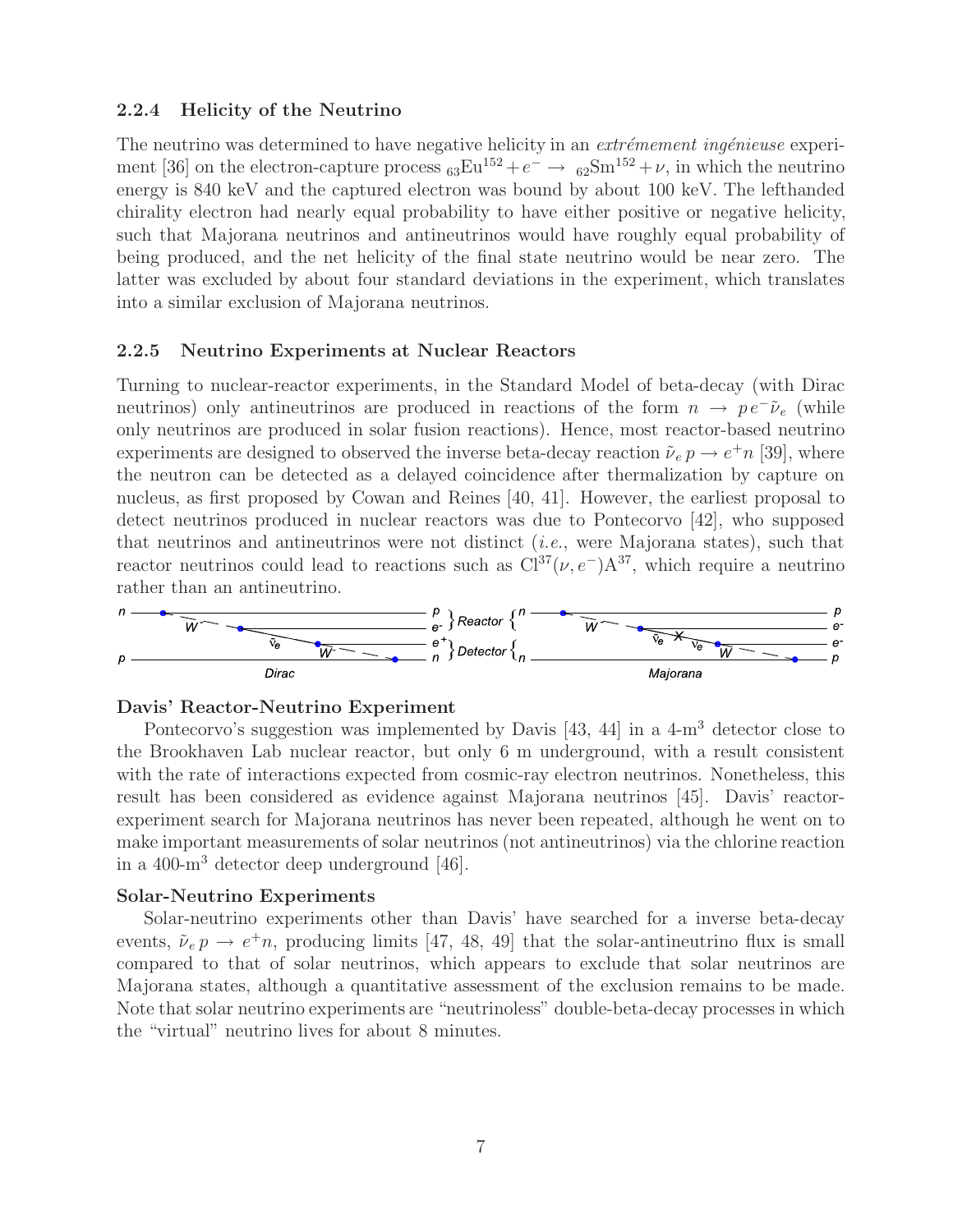

### **Recent Reactor-Neutrino Experiments**

Following the success of Cowan and Reines' reactor-antineutrino experiment [50, 51] (which also is a type of "neutrinoless" double-beta-decay process with a "virtual" neutrino in the intermediate state but no neutrino in the final state), and the experimental evidence that the electron and muon are associated with different neutrinos [52], Pontecorvo suggested [22] the possibility of oscillations between the two (or more) neutrino types. Initial experiments used a single detector at a single distance from a nuclear reactor, and compared the rate of detected antineutrino interactions (inverse beta-decay) with expectations based on the neutrino flux as inferred from the reactor power. The first experiment of this type to obtain a reasonably significant result was [53] which reported (1981) a ratio  $0.955 \pm 0.035$  (stat.)  $\pm 0.110$  (syst.) of the observed to expected rates of inverse beta-decay reactions. It is now known that for a detector at the optimal distance from the reactor the observed rate would be 0.91 of that expected in the Standard Model assuming no oscillations [54]. A recent result [55], taking into account the existence of neutrino oscillations, found a ratio  $0.946 \pm 0.022$  of the observed rate of inverse beta-decay reactions compared to that of a particular model of the beta-decays in the nuclear reactor complex.

If the neutrinos produced by the nuclear reactor were lefthanded Majorana states (16), for a given flux of such neutrinos the rate of inverse beta-decay  $\tilde{\nu}_R p \to e^+ n$  would be only  $1/2$ that from Dirac neutrinos, as lefthanded Majorana neutrinos have only a 50% probability of being a righthanded antineutrino. Hence, reactor experiments that study inverse beta-decay have excluded that the (low-mass) neutrinos produced in nuclear beta decays are Majorana states, by 5 standard deviations in 1981 [53] and more recently by 20 standard deviations  $|55|$ .

# **2.3 Comments**

Despite lack of experimental evidence for a Majorana character to neutrinos, enthusiasm for this remains high in view of the "see-saw" mechanism [57, 58, 59, 60] that provides a possible explanation for low-mass neutrinos together with partners of mass at the grand-unification scale.

However, the Majorana character required for the see-saw mechanism is not that neutrinos be Majorana states (which are their own antiparticles), but that they are associated with "Majorana-mass" terms, which can exist even for "Dirac" neutrinos.

Furthermore, a nonzero rate for neutrinoless-double-beta decay does not require Majo-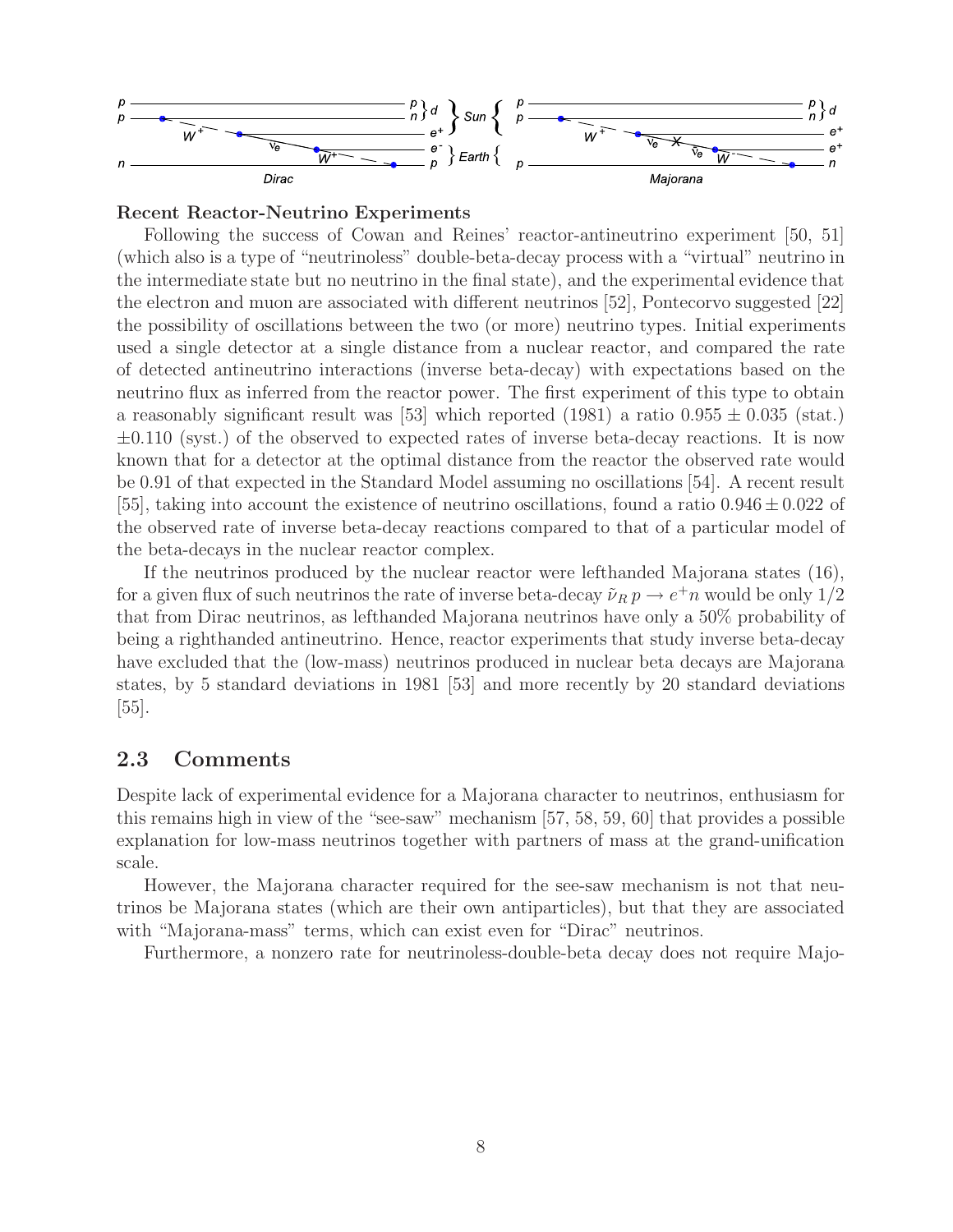rana neutrino states, but could occur if "Dirac" neutrinos have Majorana-mass terms.<sup>12,13</sup>

Quasiparticles labeled Majorana fermions have been reported in condensed-matter experiments [69, 70]. These nonpropagating "Majorana zero modes" have only one spin state, with a participating electron that is shared between two surfaces of the sample. Such states have been described [71] as "spin-zero half-fermions," that have only electromagnetic interactions, and are rather different entities than the weakly interacting Majorana-neutrino chirality states considered here.

The authors thank Frank Calaprice, Duncan Haldane and Robert Shrock for discussions of this topic.

# **References**

[1] E. Majorana, *Teoria simmetrica dell'elettrone e del positrone*, Nuovo Cim. **14**, 171  $(1937)$ , http://kirkmcd.princeton.edu/examples/EP/majorana\_nc\_14\_171\_37.pdf.

<sup>12</sup>In Majorana's time the theory of the weak interaction was that due to Fermi [61, 62]. An early application of Majorana's vision to Fermi's theory was by Furry [63], who pointed out that Majorana neutrinos permit the phenomenon of "neutrinoless" double-beta decay,  $A(Z) \to A'(Z+2)e^-e^-$ , of a nucleus  $A(Z)$ , in addition to the 2-neutrino double-beta decay  $A(Z) \to A'(Z+2)e^-e^-\nu\tilde{\nu}$  studied by Goeppert-Mayer [64]. In the Fermi theory, one expects the matrix elements for the two forms of double-beta decay to be similar, but the 5-body final state of 2-neutrino double-beta decay has much smaller phase volume than does the 3-body final state of neutrinoless double-beta decay, so Furry predicted that the latter has much higher rate (shorter lifetime). Present experimental limits [65, 66] on the lifetime for neutrinoless double-beta decay are several orders of magnitude longer than that of observed 2-neutrino double-beta decays.

A diagram for "neutrinoless" double-beta decay appears below, where the X on the virtual-neutrino line indicates that transition from an antineutrino to neutrino.



While this could be due to the antineutrino being part of a Majorana state, it is also accommodated by the existence of a Majorana-mass term. See, for example, [67, 68].

<sup>13</sup>It could also be that there exist  $X^{\pm}$  bosons and  $Y^{0}$  Majorana fermions that obey a non-gauge theory, in which neutrinoless double-beta decay is possible.



It could be that the  $Y^0$  fermions have low mass as per a see-saw mechanism. But, the  $X^{\pm}$  bosons would have to be heavy, as decays like  $n \to pX^- \to ne-Y^0$  seem not to be observed. Decays like  $\pi^{\pm} \to X^{\pm} \to \mu^{\pm}Y^0$ would be forbidden due to violation of conservation of angular momentum, unless the  $X^{\pm}$  bosons had spin 0.

In this case, the rate for the neutrinoless double-beta decay would be heavily suppressed.

Similarly, if the  $X^{\pm}$  bosons were relatively light while the Y<sup>0</sup> fermions were heavy, the decay rate would also be heavily suppressed. If so, neutrinoless double-beta decay is unlikely to be observed soon.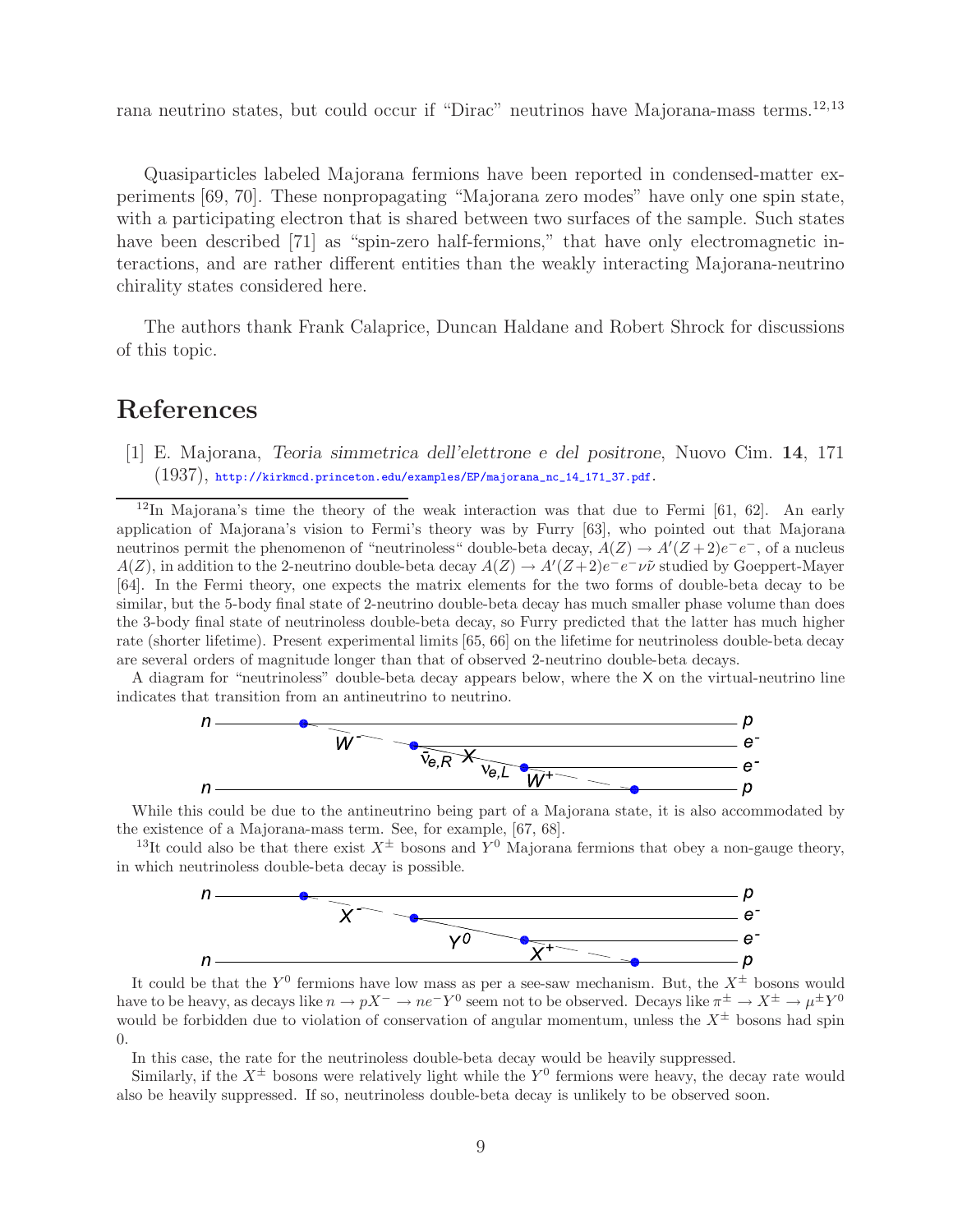English translation by L. Maiani, *Ettore Majorana Scientific Papers* (Springer-Verlag, 2006), p. 218, http://kirkmcd.princeton.edu/examples/EP/majorana\_nc\_14\_171\_37\_english.pdf.

- [2] P.A.M. Dirac, *The Quantum Theory of the Electron*, Proc. Roy. Soc. London A **117**, 610 (1928), http://kirkmcd.princeton.edu/examples/QED/dirac\_prsla\_117\_610\_28.pdf.
- [3] S.L. Glashow, *Partial-Symmetries of Weak Interactions*, Nucl. Phys. B **22**, 579 (1961), http://kirkmcd.princeton.edu/examples/EP/glashow\_np\_22\_579\_61.pdf
- [4] S. Weinberg, *A Model of Leptons*, Phys. Rev. Lett. **19**, 1264 (1967), http://kirkmcd.princeton.edu/examples/EP/weinberg\_prl\_19\_1264\_67.pdf
- [5] A. Salam, *Weak and electromagnetic interactions*, in *Elementary Particle Theory*, N. Svartholm, ed. (Wiley, 1968), p. 367, http://kirkmcd.princeton.edu/examples/EP/salam\_ns\_367\_68.pdf
- [6] R.D. Klauber, *The Seesaw Mechanism*, http://www.quantumfieldtheory.info/TheSeesawMechanism.pdf
- [7] K.T. McDonald, *Notes on the Dirac Equation* (Mar. 3, 2021), http://kirkmcd.princeton.edu/examples/dirac.pdf
- [8] W. Pauli Jr, *Zur Quantenmechanik des magnetischen Elektrons*, Z. Phys **43**, 601 (1927), http://physics.princeton.edu/~mcdonald/examples/QM/pauli\_zp\_43\_601\_27.pdf http://physics.princeton.edu/~mcdonald/examples/QM/pauli\_zp\_43\_601\_27\_english.pdf
- [9] P.A.M. Dirac, *A Theory of Electrons and Protons*, Proc. Roy. Soc. London A **126**, 360 (1930), http://kirkmcd.princeton.edu/examples/QED/dirac\_prsla\_126\_360\_30.pdf
- [10] P.A.M. Dirac, *Quantised Singularities in the Electromagnetic Field*, Proc. Roy. Soc. London A **133**, 60 (1931), http://kirkmcd.princeton.edu/examples/QED/dirac\_prsla\_133\_60\_31.pdf
- [11] E.C.G. Stueckelberg, *Remarque `a propos de la cr´eation de paires de particules en th´eorie de relativit´e*, Helv. Phys. Acta **14**, 588 (1941), http://kirkmcd.princeton.edu/examples/QED/stueckelberg\_hpa\_14\_588\_41.pdf
- [12] E.C.G. Stueckelberg, *La m´ecanique du point mat´eriel en th´eorie de relativit´e et en th´eorie des quanta*, Helv. Phys. Acta **15**, 23 (1942), http://kirkmcd.princeton.edu/examples/QED/stueckelberg\_hpa\_15\_23\_42.pdf
- [13] R.P. Feynman, *A Relativistic Cut-Off for Classical Electrodynamics*, Phys. Rev. **74**, 939 (1948), http://kirkmcd.princeton.edu/examples/QED/feynman\_pr\_74\_939\_48.pdf
- [14] R.P. Feynman, *The Theory of Positrons*, Phys. Rev. **76**, 749 (1949), http://kirkmcd.princeton.edu/examples/QED/feynman\_pr\_76\_749\_49.pdf
- [15] The operation of charge conjugation for Dirac spinors and the symbol C (but not the term charge conjugation) were introduced on p. 130 of W. Pauli, *Contributions mathématique à la théorie des matrices de Dirac*, Ann. Inst. H. Poincaré **6**, 109 (1936), http://kirkmcd.princeton.edu/examples/QED/pauli\_aihp\_6\_109\_36.pdf.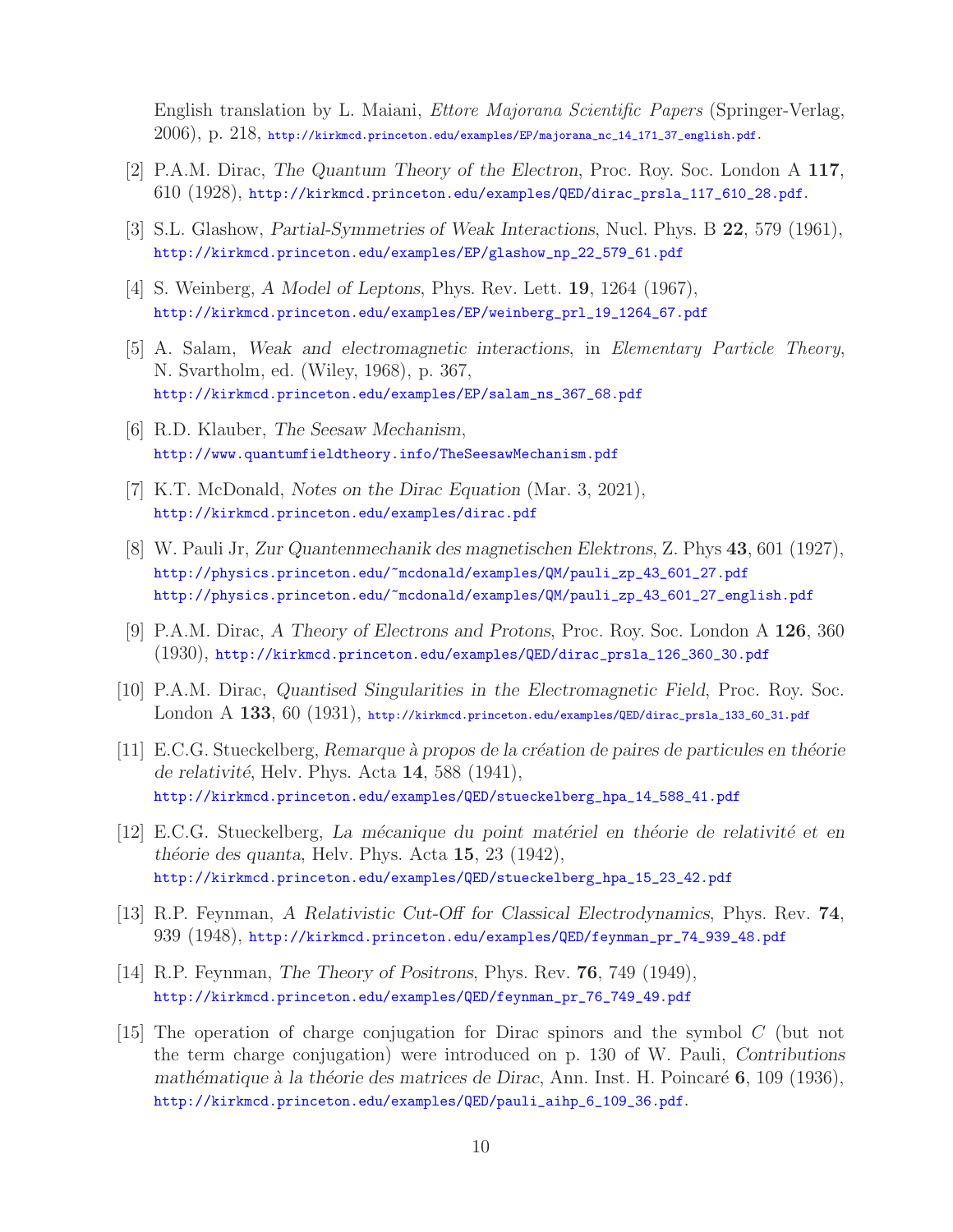- [16] W. Pauli, *Relativistic Field Theories of Elementary Particles*, Rev. Mod. Phys. **13**, 203 (1941), http://kirkmcd.princeton.edu/examples/QED/pauli\_rmp\_13\_203\_41.pdf
- [17] H.A. Kramers, *The use of charge conjugated wavefunctions in the hole theory of the electron*, Proc. K¨on. Neer. Akad. Wet. **40**, 814 (1937), http://kirkmcd.princeton.edu/examples/QED/kramers\_pknaw\_40\_814\_37.pdf
- [18] C.N. Yang and R.L. Mills, *Conservation of Isotopic Spin and Isotopic Gauge Invariance*, Phys. Rev. **96**, 191 (1954), http://kirkmcd.princeton.edu/examples/EP/yang\_pr\_96\_191\_54.pdf
- [19] R.P. Feynman and M. Gell-Mann, *Theory of the Fermi Interaction*, Phys. Rev. **109**, 193 (1958), http://kirkmcd.princeton.edu/examples/EP/feynman\_pr\_109\_193\_58.pdf.
- [20] E.C.G. Sudarshan and R.K. Marshak, *Chirality Invariance and the Universal Fermi Interaction*, Phys. Rev. **109**, 1860 (1958), http://kirkmcd.princeton.edu/examples/EP/sudarshan\_pr\_109\_1860\_58.pdf.
- [21] That the weak interaction might be V and A was inferred earlier from the small ratio <sup>Γ</sup><sup>π</sup>→eν /Γ<sup>π</sup>→μν in M. Ruderman and R. Finkelstein, *Note on the Decay of the* <sup>π</sup>*-Meson*, Phys. Rev. 76, 1458 (1949), http://kirkmcd.princeton.edu/examples/EP/ruderman\_pr\_76\_1458\_49.pdf.
- [22] The notion of a sterile neutrino seems to have been introduced on p. 986 of B. Pontecorvo, *Neutrino Experiments and the Problem of Conservation of Leptonic Charge*, Sov. Phys. JETP **26**, 984 (1968), http://kirkmcd.princeton.edu/examples/neutrinos/pontecorvo\_spjetp\_26\_984\_68.pdf.
- [23] H. Weyl, *Gravitation and the Electron*, Proc. Nat. Acad. Sci. **15**, 323 (1929), http://kirkmcd.princeton.edu/examples/GR/weyl\_pnas\_15\_323\_29.pdf *Elektron und Gravitation. I*, Z. Phys. **56**, 330 (1929), http://kirkmcd.princeton.edu/examples/EP/weyl\_zp\_56\_330\_29.pdf
- [24] S. Watanabe, *Chirality of* K *Particle*, Phys. Rev. **<sup>106</sup>**, 1306 (1957), http://kirkmcd.princeton.edu/examples/EP/watanabe\_pr\_106\_1306\_57.pdf.
- [25] W. Pauli, *Die allgemeinen Prinzipien der Wellenmechanik*, *Handbuch der Physik* **24**, 83 (1933), http://kirkmcd.princeton.edu/examples/QM/pauli\_hp\_24\_83\_33.pdf.
- [26] L.F. Li and F. Wilczek, *Physical processes involving Majorana neutrinos*, Phys. Rev. D **25**, 143 (1982), http://kirkmcd.princeton.edu/examples/neutrinos/li\_prd\_25\_143\_82.pdf.
- [27] J. Erler and A. Freitas, *Electroweak model and constraints on new physics*, Particle Data Group (2015), http://pdg.lbl.gov/2016/reviews/rpp2016-rev-standard-model.pdf
- [28] K.M. Case, *Reformulation of the Majorana Theory of the Neutrino*, Phys. Rev. **107**, 307 (1957), http://kirkmcd.princeton.edu/examples/neutrinos/case\_pr\_107\_307\_57.pdf.
- [29] A.J. Long, C. Lunardini and E. Sabancilar, *Detecting non-relativistic cosmic neutrinos by capture on tritium: phenomenology and physics potential*, J. Cosmol. Astro. Phys. **8**, 38 (2014), http://kirkmcd.princeton.edu/examples/neutrinos/long\_jcap08\_038\_14.pdf.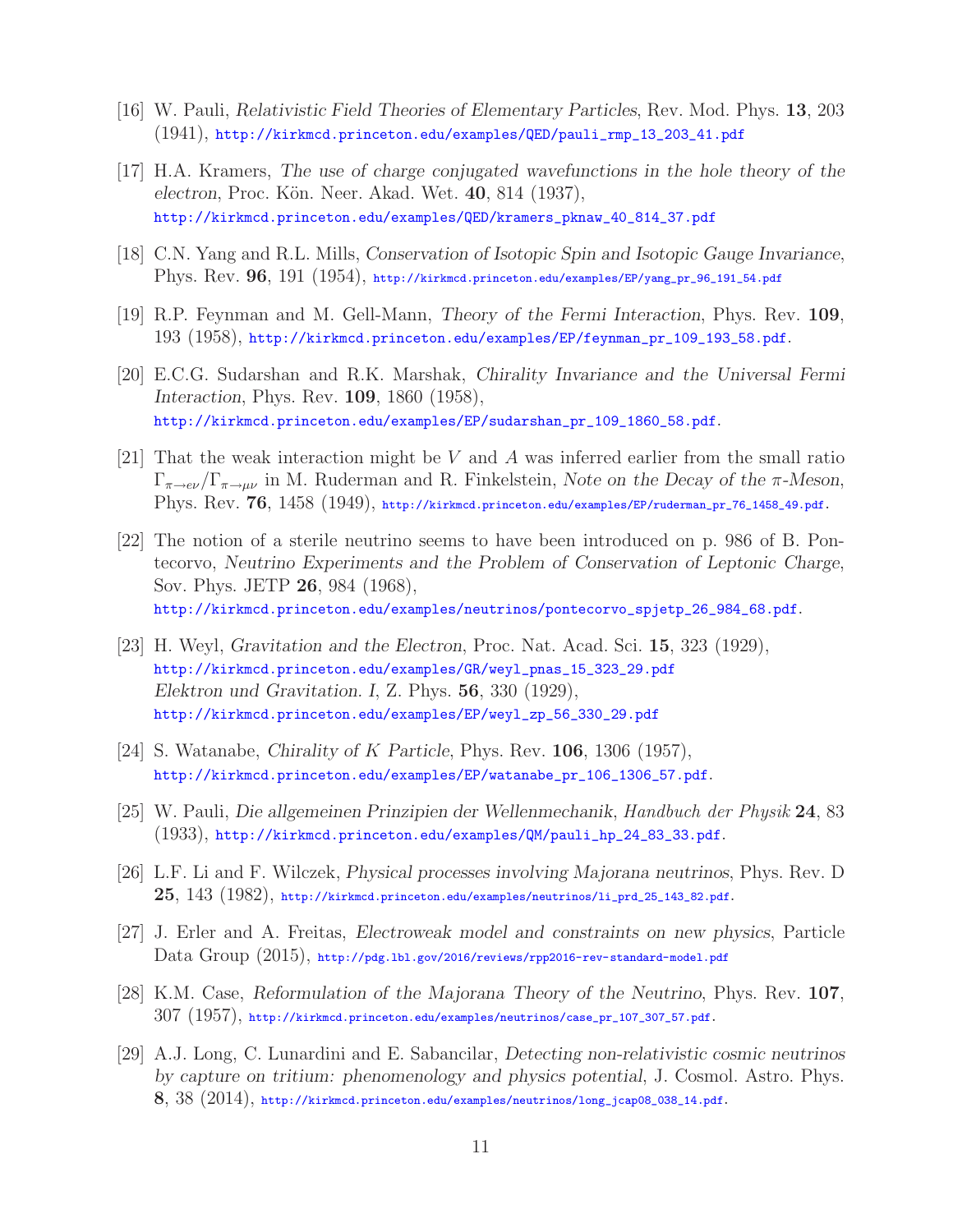- [30] R.L. Garwin, L.M. Lederman and M. Weinrich, *Observations of the Failure of Conservation of Parity and Charge Conjugation in Meson Decays: the Magnetic Moment of the Free Muon*, Phys. Rev. **105**, 1415 (1957), http://kirkmcd.princeton.edu/examples/EP/garwin\_pr\_105\_1415\_57.pdf.
- [31] J.I. Friedman and V.L. Telegdi, *Nuclear Emulsion Evidence for Parity Nonconservation in the Decay Chain*  $\pi^+ \to \mu^+ \to e^+$ , Phys. Rev. 105, 1681 (1957), http://kirkmcd.princeton.edu/examples/EP/friedman\_pr\_105\_1681\_57.pdf.
- [32] G.P. Zeller, *Neutrino Cross Section Measurements*, Particle Data Group (2015), http://pdg.lbl.gov/2015/reviews/rpp2015-rev-nu-cross-sections.pdf.
- [33] R.E. Shrock, *Pure Leptonic Decays with Massive Neutrinos and Arbitrary Lorentz Structure*, Phys. Lett. B **112**, 382 (1982), http://kirkmcd.princeton.edu/examples/neutrinos/shrock\_pl\_112b\_382\_82.pdf.
- [34] M. Doi *et al.*, *Majorana Neutrinos and* μ*-Decay*, Prog. Theor. Phys. **<sup>67</sup>**, 281 (1982), http://kirkmcd.princeton.edu/examples/neutrinos/doi\_ptp\_67\_281\_82.pdf.
- [35] M. Doi, T. Kotani and E.T. Akasugi, *Double Beta Decay and Majorana Neutrino*, Prog. Theor. Phys. Suppl. **83**, 1 (1985), Fig. 11.2, http://kirkmcd.princeton.edu/examples/neutrinos/doi\_ptps\_83\_1\_85.pdf.
- [36] M. Goldhaber, L. Grodzins and A.W. Sunyar, *Helicity of Neutrinos*, Phys. Rev. **109**, 1015 (1958), http://kirkmcd.princeton.edu/examples/neutrinos/goldhaber\_pr\_109\_1015\_58.pdf. This experiment is deserving of the superlative bestowed by Poincaré [37] on Sommerfeld's analysis [38] of diffraction by a straight edge.
- [37] H. Poincar´e, *Sur la Polarisation par Diffraction*, Ann. Math. **20**, 313 (1897), http://kirkmcd.princeton.edu/examples/EM/poincare\_am\_20\_313\_97.pdf.
- [38] A. Sommerfeld, *Mathematische Theorie der Diffraction*, Math. Ann. **47**, 317 (1896), http://kirkmcd.princeton.edu/examples/EM/sommerfeld\_ma\_47\_317\_96.pdf.
- [39] H. Bethe and R. Peierls, *The " Neutrino"*, Nature **133**, 532 (1934), http://kirkmcd.princeton.edu/examples/neutrinos/bethe\_nature\_133\_532\_34.pdf.
- [40] F. Reines and C.L. Cowan, Jr, *A Proposed Experiment to Detect the Free Neutrino*, Phys. Rev. **90**, 492 (1953), http://kirkmcd.princeton.edu/examples/neutrinos/reines\_pr\_90\_493\_52.pdf.
- [41] C.L. Cowan, Jr *et al.*, *Large Liquid Scintillation Detectors*, Phys. Rev. **90**, 493 (1953), http://kirkmcd.princeton.edu/examples/neutrinos/reines\_pr\_90\_493\_53.pdf.
- [42] B. Pontecorvo, *Inverse* β *Process*, Chalk River report PD-205 (1946), in *B. Pontecorvo, Selected Scientific Works* (Societa Italiana di Fisica, Bologna, 1997), p. 21, http://kirkmcd.princeton.edu/examples/neutrinos/pontecorvo\_pd-205\_46.pdf.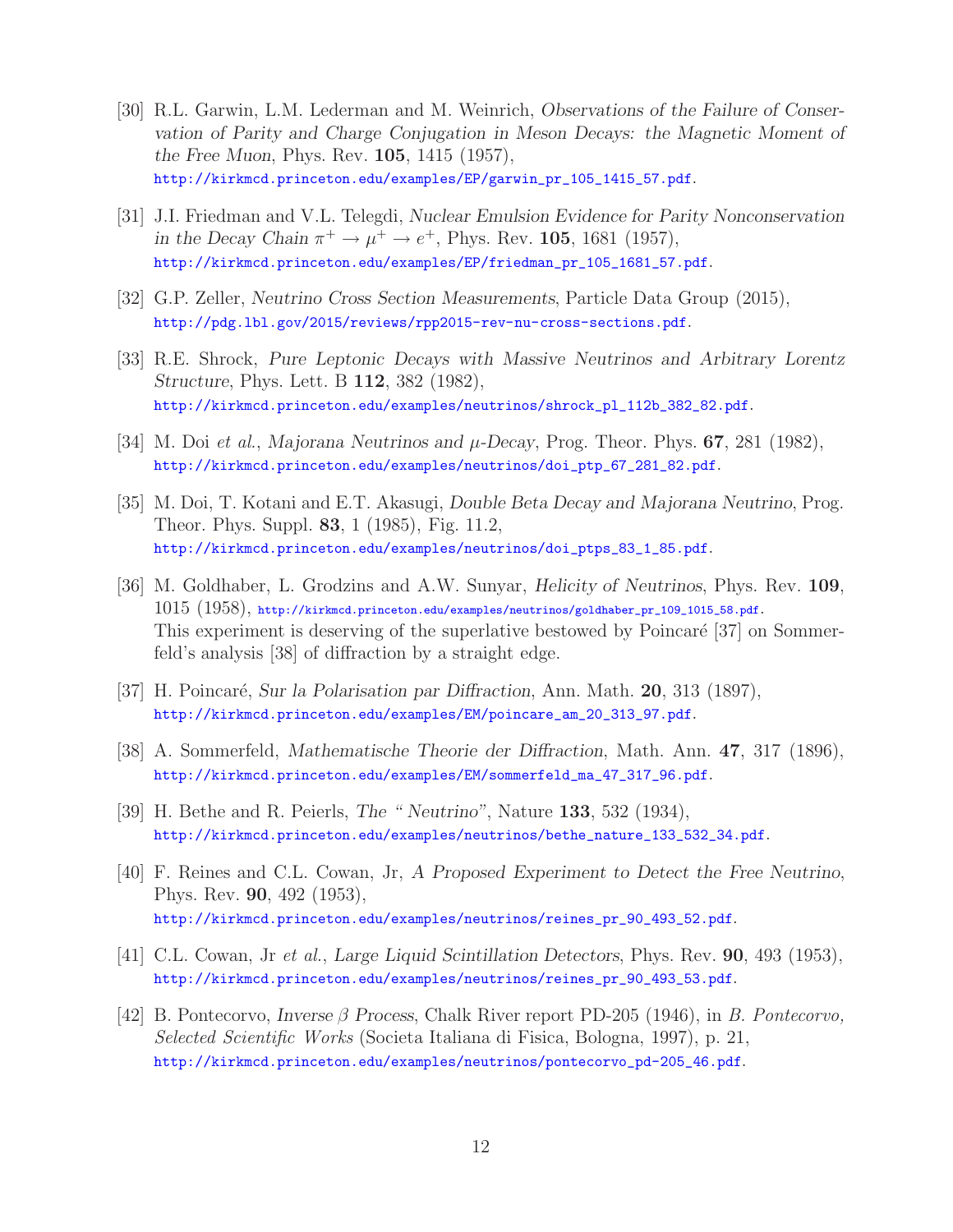- [43] R. Davis, Jr, *Attempt to Detect the Antineutrinos from a Nuclear Reactor by the Cl*<sup>37</sup>(ν,e<sup>−</sup>)*A*<sup>37</sup> *Reaction*, Phys. Rev. **<sup>97</sup>**, 766 (1955), http://kirkmcd.princeton.edu/examples/neutrinos/davis\_pr\_97\_766\_55.pdf.
- [44] R. Davis, Jr, *An Attempt to Observe the Capture of Reactor Neutrinos in Chlorine-37*, in *Radioiostopes in Scientific Research*, Vol. 1, R.C. Extermann ed. (Pergamon, 1958), p. 728, http://kirkmcd.princeton.edu/examples/neutrinos/davis\_rsr\_728\_58.pdf.
- [45] See, for example, p. 4 of Y. Ne'eman, *The Weak Interaction: Past Answers, Present Questions*, Ann. N.Y. Acad. Sci. **294**, 3 (1977), http://kirkmcd.princeton.edu/examples/EP/neeman\_anyas\_294\_3\_77.pdf.
- [46] R. Davis, Jr, D.S. Harmer and K.C. Hoffmann, *Search for Neutrinos from the Sun*, Phys. Rev. Lett. **20**, 1205 (1968), http://kirkmcd.princeton.edu/examples/neutrinos/davis\_prl\_20\_1205\_68.pdf.
- [47] Y. Gando *et al.*, *Search for*  $\bar{\nu}_e$  *from the Sun at Super-Kamiokande-I*, *Phys. Rev. Lett.* **90**, 171302 (2003), http://kirkmcd.princeton.edu/examples/neutrinos/gando\_prl\_90\_171302\_03.pdf.
- [48] B. Aharmin *et al.*, *Electron antineutrino search at the Sudbury Neutrino Observatory*, Phys. Rev. D **70**, 093014 (2004), http://kirkmcd.princeton.edu/examples/neutrinos/aharmin\_prd\_70\_093014\_04.pdf.
- [49] A. Ianni *et al.*, *High significance measurement of the terrestrial neutrino flux with the Borexino detector*, J. Phys. Conf. Ser. **718**, 062025 (2016), http://kirkmcd.princeton.edu/examples/neutrinos/ianni\_jpcs\_718\_062025\_16.pdf.
- [50] C.L. Cowan, Jr *et al.*, *Detection of the Free Neutrino: a Confirmation*, Science **124**, 103 (1956), http://kirkmcd.princeton.edu/examples/neutrinos/cowan\_science\_124\_103\_56.pdf.
- [51] F. Reines *et al.*, *Detection of the Free Neutrino*, Phys. Rev. **117**, 159 (1960), http://kirkmcd.princeton.edu/examples/neutrinos/reines\_pr\_117\_159\_60.pdf.
- [52] G. Danby *et al.*, *Observation of High-Energy Neutrino Reactions and the Existence of Two Kinds of Neutrinos*, Phys. Rev. Lett. **9**, 36 (1962), http://kirkmcd.princeton.edu/examples/neutrinos/danby\_prl\_9\_36\_62.pdf.
- [53] H. Kwon *et al.*, *Search for neutrino oscillations at a fission reactor*, Phys. Rev. D **24**, 1097 (1981), http://kirkmcd.princeton.edu/examples/neutrinos/kwon\_prd\_24\_1097\_81.pdf.
- [54] F.P. An *et al.*, *Observation of Electron-Antineutrino Disappearance at Daya Bay*, Phys. Rev. Lett. **108**, 171803 (2012), http://kirkmcd.princeton.edu/examples/neutrinos/an\_prl\_108\_171803\_12.pdf.
- [55] F.P. An *et al.*, *Measurement of the Reactor Antineutrino Flux and Spectrum at Daya Bay*, Phys. Rev. Lett. **116**, 061801 (2016), http://kirkmcd.princeton.edu/examples/neutrinos/an\_prl\_116\_061801\_16.pdf.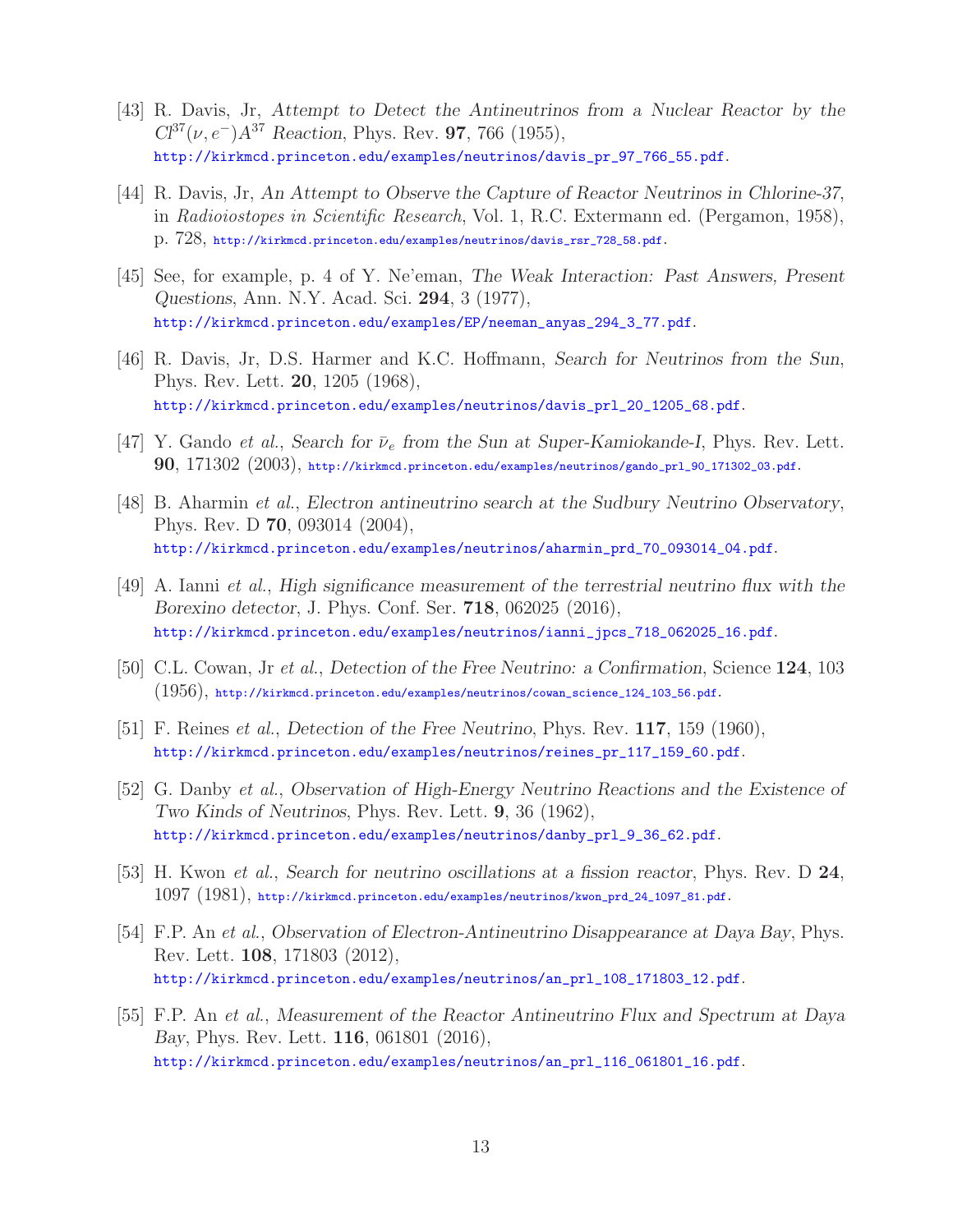- [56] In a model of neutrinoless double-beta decay via the exchange of a virtual, lefthanded Majorana neutrino, the spin-1/2 propagator is combined with two factors of  $1 - \gamma^5$ , leading to a factor in the matrix element of  $(1 - \gamma^5)(\rlap{/}{\not q} - m_\nu)(1 - \gamma^5) = -2m_\nu(1 \gamma^5$ ). Hence, the rate includes a factor of  $(m_\nu/E_\nu)^2$ , where  $m_\nu = \sum_i U_{ei}^2 m_i$  in a 3-<br>poutring scopario with poutring mass states m<sub>i</sub> and MNS mixing matrix  $U_{\nu}$  and F is neutrino scenario with neutrino mass states  $m_i$  and MNS mixing matrix  $U_{\alpha i}$ , and  $E_{\nu}$  is a characteristic energy of the virtual neutrino. This factor is small, which would heavily suppress the rate of neutrinoless double-beta decay compared to the early estimate of Furry [63] if Majorana neutrinos existed.
- [57] H. Fritzsch, M. Gell-Mann and P. Minkowski, *Vectorlike Weak Currents and New Elementary Fermions*, Phys. Lett. B **59**, 256 (1975), http://kirkmcd.princeton.edu/examples/EP/fritzsch\_pl\_59b\_256\_75.pdf.
- [58] H. Fritzsch and P. Minkowski, *Vectorlike Weak Currents, Massive Neutrinos, and Neutrino Beam Oscillations*, Phys. Lett. B **62**, 72 (1976), http://kirkmcd.princeton.edu/examples/EP/fritzsch\_pl\_62b\_72\_76.pdf.
- [59] T.P. Cheng, *Hierarchy of lepton masses in a vectorlike theory with Majorana particles*, Phys. Rev. D **14**, 1367 (1976), http://kirkmcd.princeton.edu/examples/EP/cheng\_prd\_14\_1367\_76.pdf.
- [60] P. Minkowski,  $\mu \to e\gamma$  *at a Rate of One out of* 10<sup>9</sup> *Muon Decays?*, Phys. Lett. B **67**, 421 (1977), http://kirkmcd.princeton.edu/examples/EP/minkowski\_pl\_67b\_421\_77.pdf.
- [61] E. Fermi, *Tentativo di una Teoria dei Raggi* β, Nuovo Cim. **<sup>11</sup>**, 1 (1934), http://kirkmcd.princeton.edu/examples/neutrinos/fermi\_nc\_11\_1\_34.pdf.
- [62] E. Fermi, *Versuch einer Theorie der* β*-Strahlen. I*, Z. Phys. **<sup>88</sup>**, 161 (1934), http://kirkmcd.princeton.edu/examples/neutrinos/fermi\_zp\_88\_161\_34.pdf. English translation by F.L. Wilson, Am. J. Phys. **36**, 1150 (1968), http://kirkmcd.princeton.edu/examples/neutrinos/fermi\_zp\_88\_161\_34\_english.pdf.
- [63] W.H. Furry, *On Transition Probabilities in Double Beta-Disintegration*, Phys. Rev. **56**, 1184 (1939), http://kirkmcd.princeton.edu/examples/EP/furry\_pr\_56\_1184\_39.pdf.
- [64] M. Goeppert-Mayer, *Double Beta-Disintegration*, Phys. Rev. **48**, 512 (1935), http://kirkmcd.princeton.edu/examples/EP/goeppert-mayer\_pr\_48\_512\_35.pdf.
- [65] EXO-200 Collaboration, *Search for Majorana neutrinos with the first two years of EXO-200 data*, Nature **510**, 229 (2014), http://kirkmcd.princeton.edu/examples/neutrinos/exo-200\_nature\_510\_229\_14.pdf.
- [66] K. Asakura *et al.*, *Search for double-beta decay of* <sup>136</sup>*Xe to excited states of* <sup>136</sup>*Ba with the KamLAND-Zen experiment*, Nucl. Phys. A **946**, 171 (2016), http://kirkmcd.princeton.edu/examples/neutrinos/asakura\_np\_a946\_171\_16.pdf.
- [67] J. Schechter and J.W.F. Valle, *Neutrinoless double-*β *decay in SU(2)* <sup>×</sup> *SU(1) theories*, Phys. Rev. D **25**, 2951 (1982), http://kirkmcd.princeton.edu/examples/neutrinos/schechter\_prd\_25\_2951\_82.pdf.